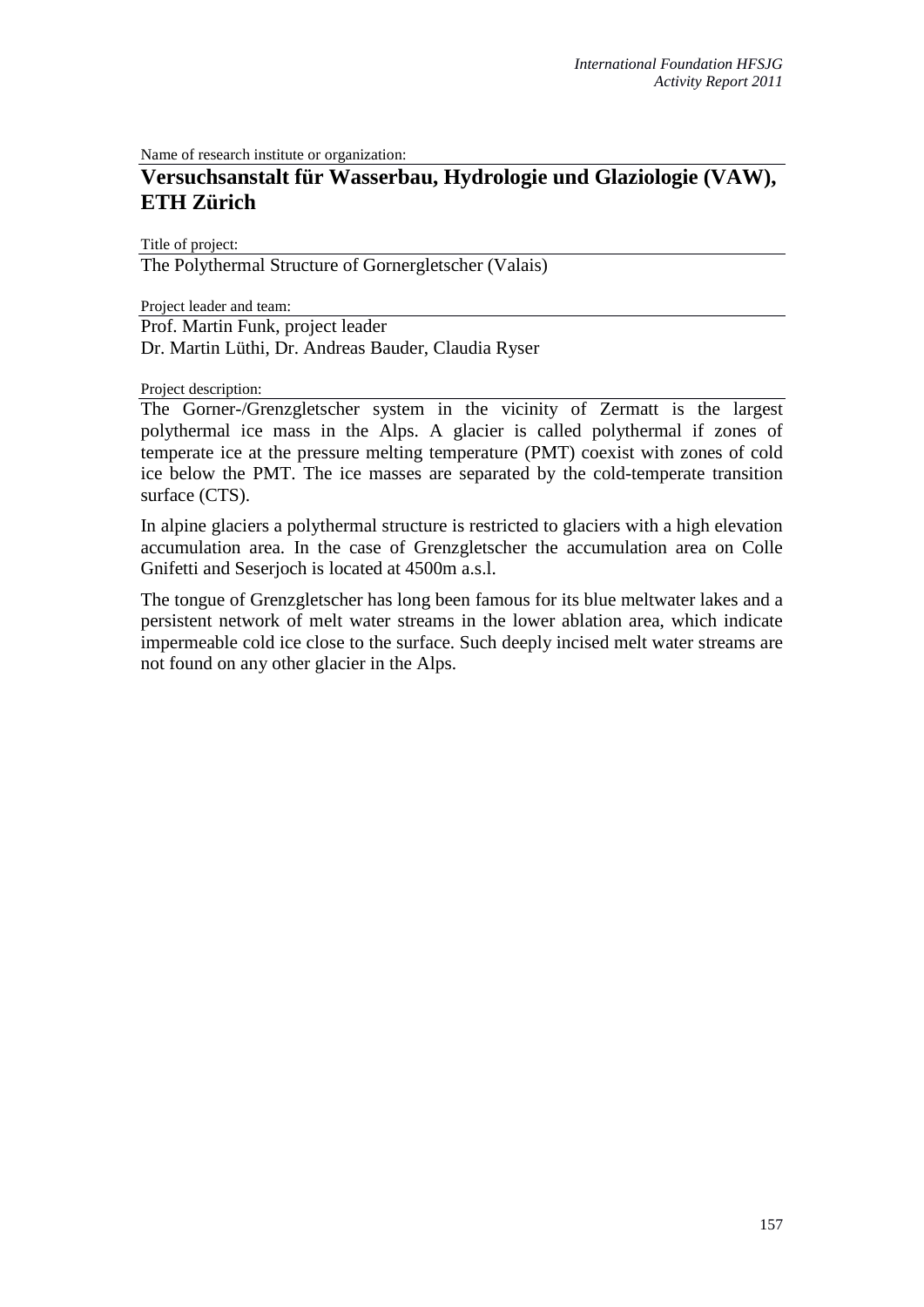

*Figure. Measurements of temperature profiles in a borehole drilled in 2010. In the year of drilling the ice temperature is cooling down after the disturbance from drilling. Then the ice becomes warmer due to heat advection and 3D flow effects.*

Knowledge of the thermal structure of glaciers is crucial for modeling their future evolution, as temperature strongly influences ice viscosity, and therefore ice deformation patterns and mass flux. In addition, zones of cold ice affect glacier hydrology by blocking meltwater fluxes, which are limited to discrete flow paths in cracks and channels. Due to the impermeability of fracture-free cold ice, deeply incised and persistent melt water streams and lakes at the glacier surface are indicators for cold ice. In that sense, Grenzgletscher is representative for many glaciers in the Arctic as well as the Greenland Ice Sheet, but with the advantage of easy accessibility.

To measure ice temperature several boreholes were drilled already in the years 2005 to 2008. To get a detailed picture of the thermal structure of Grenzgletscher and especially of the location of the CTS three more boreholes were drilled in summer 2010. The measurements are still in progress.

Key words:

Gornergletscher, thermal structure, cold and temperate ice

Internet data bases:

http://www.vaw.ethz.ch/people/gz/archive/gz\_142\_outburst\_glacierdammed\_lake